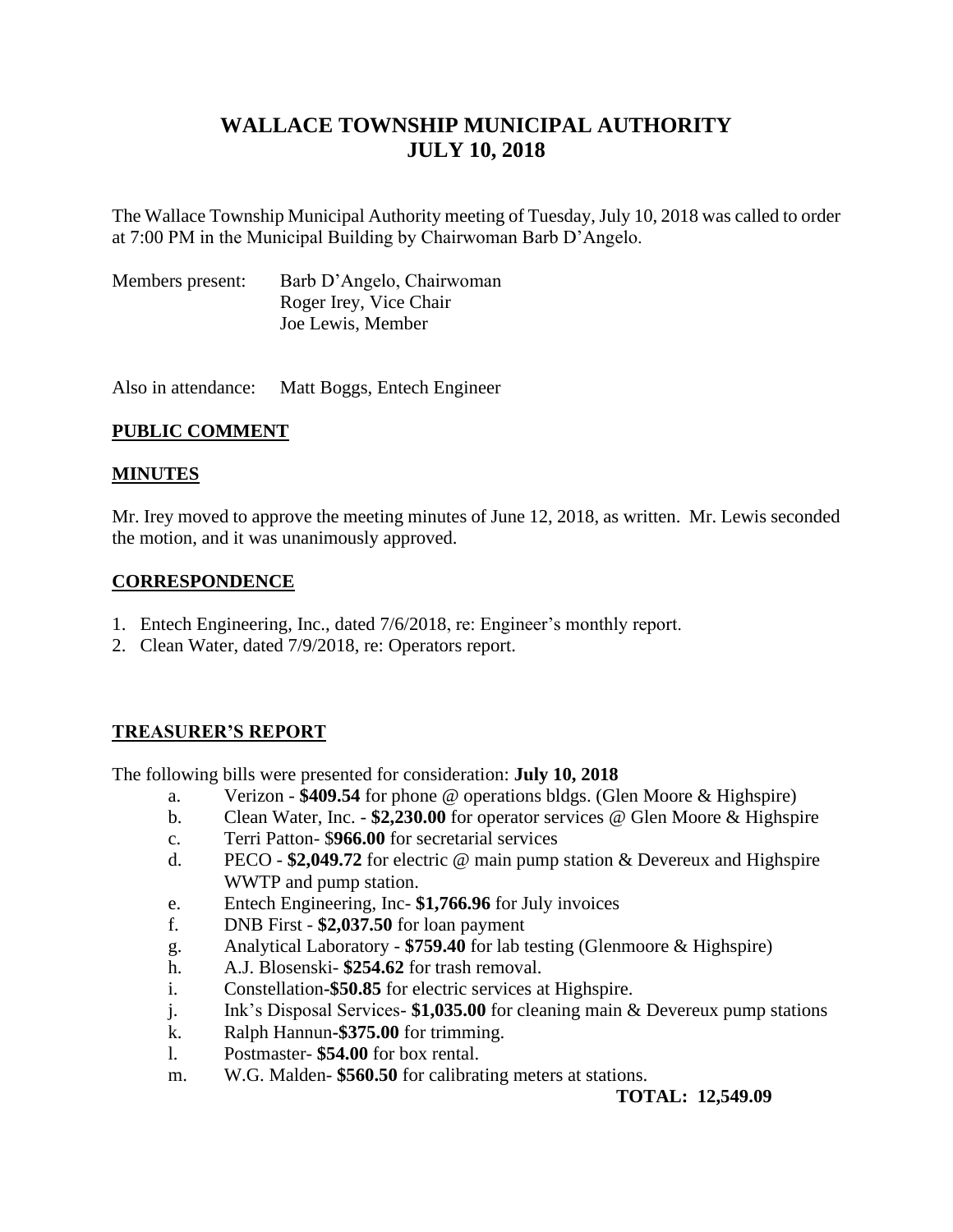Mr. Irey moved to approve invoices "a" through "m" above for the month of July, as presented. Mr. Lewis seconded the motion, and it was unanimously approved.

# **FINANCIAL STATEMENTS**-

Balance Sheet, Budget vs Actual Glenmoore & Highspire and Profit & Loss.

Ms. D'Aneglo moved to approve the financial statements above for the month of July, as presented. Mr. Irey seconded the motion, and it was unanimously approved.

# **OPERATORS REPORT**

#### Glenmoore WWTP

- a. No emergency visits required.
- b. Spray rates are good.
- c. Lagoon levels were low. Water will be transferred once lagoons are cut back.
- d. Meters were calibrated by Malden.
- e. Generators were tested under load.

# Highspire WWTP

.

- a. Flow meter was calibrated.
- b. Ink's hauled sludge and cleaned the clarifiers.
- c. Generator was tested under load.
- d. Engineer will check with Mr. Hannum about cleaning the treatment plant once a month.

# **ENGINEER'S REPORT**

E-1 Grinder Pump Replacement – There were no grinder pump retrofits performed in January through May. There remains two priority grinder pumps to be replaced at 2081 Creek Road and 430 Fairview which Site Specific is attempting to schedule. These two locations have spare pumps installed currently. A note was added for the next invoice for better communications between the homeowners and Site Specific / Cleanwater. Future replacements will be prioritized based on need and beyond emergency replacements, the list of the pumps installed in 1992 and 1993 will take priority. Grinder pump replacement will include critical pump replacements only until DCED Grant awards are known. Additional information on DCED Grant provided below. *NO CHANGE FROM PREVIOUS MONTH.*

Highspire WWTP -A few site visits to the treatment plant were performed in June and July. The treatment plant interior was cleaned in April and appears to require cleaning again. The stone parking area may need to be leveled for stone.

Land Development Adjacent to Highspire WWTP - A pre-construction meeting was held on May 30<sup>th</sup> with the developer, the contractor, the designer, the Township's engineer and the Authority's engineer. Submittals have been processed. Construction has commenced and on behalf of the Authority, Castle Valley will perform the observation services.